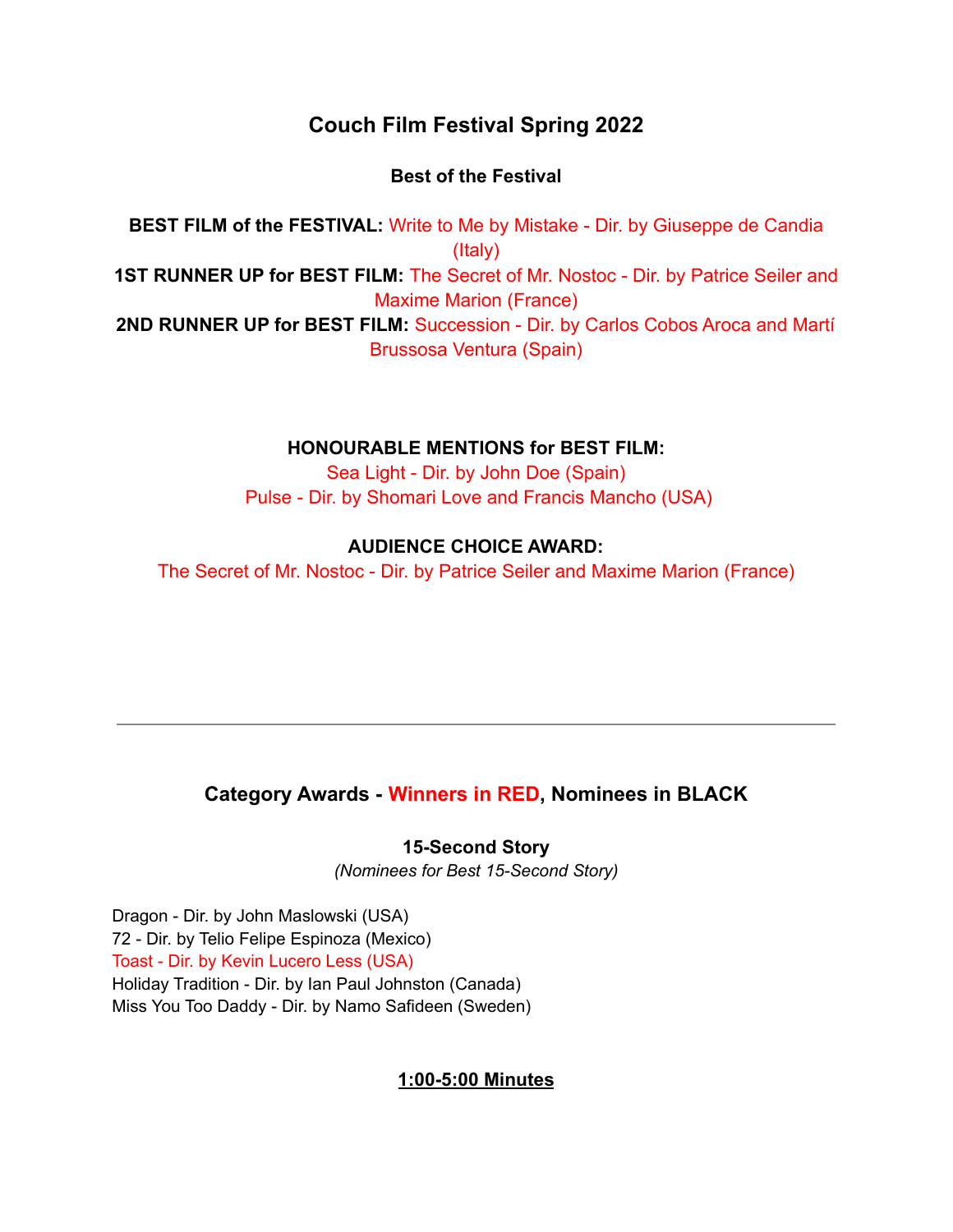#### **Nominees for Best Animation**

Monomyth - Dir. by Thomas Scott Holland (Canada) Out Of Touch - Dir. by Yuhan (Henry) He (Canada) A Beautiful Morning - Dir. by Lauren Hammersley (UK) I Gave My Love Chocolates - Dir. Brandon Hicks (Canada)

#### **Nominees for Best Art Film**

Tainted Memories - Dir. by Emily Larkin (UK) No Leaders Please - Dir. by Joan C. Gratz (USA) To The Paradaise - Dir. by Susana Barbará (Argentina) Gods - Dir. by Kipp Howard (USA) Dilution - Dir. by Luis Dion-Dussault (Canada) Diffractions - Dir. by Roberto Stephenson (Haiti)

#### **Nominees for Best Comedy**

Babe, Listen! - Dir. by Silvia Chen (USA) Great Moments in Movie Comedy (Chapter 47/48) - Dir. by Ian Johnston (Canada) Unsolicited - Dir. by Kris Langford (Canada) Bonding - Dir. by Rebecca Lamure (Canada) Cat of Letters - Dir. by Kim Best (USA) R34LIFE - Dir. by Puranjay Saini (UK)

#### **Nominees for Best Documentary**

### Public Notice - Dir. by Rouzbeh Noori (Canada)

Prince Accused - According to Nostradamus - Dir. by Shihyun Wang (USA) Great Moments in Movie Comedy (Chapter 47/48) - Dir. by Ian Johnston (Canada) Kite Fest - Dir. by Laura La France (Canada) Anand's Next Big Prophecy Decoded - Dir. by Shihyun Wang (USA)

### **Nominees for Best Drama**

Reality - Dir. by Darya Shcherbakova (Russia) 99 Dates - Dir. by Abraham David (Canada) Good Evening Mr. Nightshade - Dir. by Tristan Wilkinson (Canada) I Kept a Piece of You - Dir. by Mattias Königsson (Sweden)

### **Nominees for Best Experimental**

Conflict - Dir. by Paul McGannon Dower (USA) The Other Side - Dir. by Tina Mamali (Greece) The Conversation - Dir. by Paul Kelly (USA) Images of a Reality - Dir. by Ana Baer and Cecilia Appleton (Mexico) home(sick)bound - Dir. by Gee Stewart (Canada) No Leaders Please - Dir. by Joan C. Gratz (USA)

### **Nominees for Best Horror**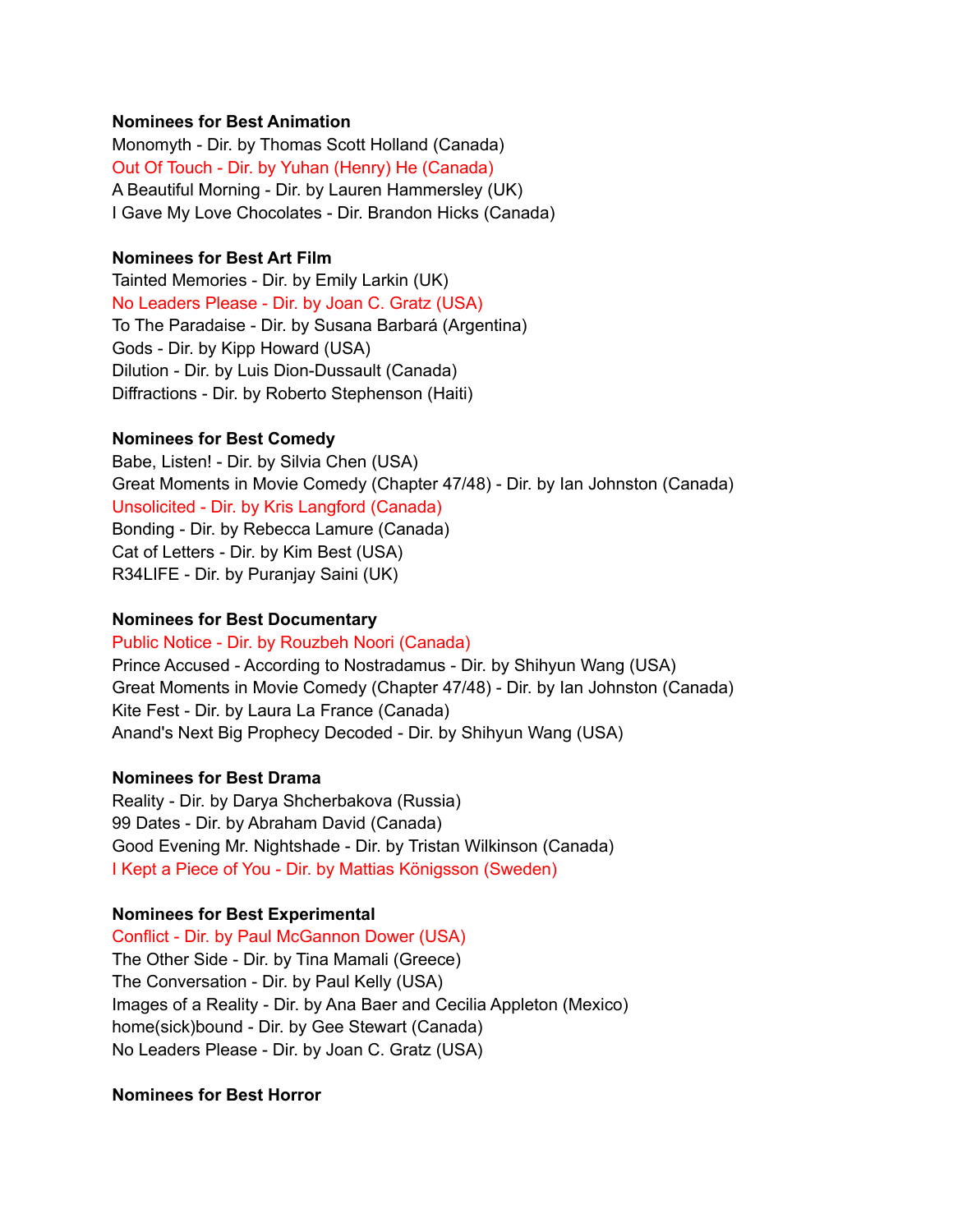Grandpa's Workshop - Dir. by Ermir M.B. (Kosovo) The Annexation- Dir. by Matteo Di Giovanni (Canada) Seduction of Distance - Dir. by Mike Messier (USA)

#### **Nominees for Best Music Video**

Among the Clouds - Dir. by Alexi Scheiber (USA) Waves&Windows - Somewhere Somehow - Dir. by Dean Attari (Canada) Levitate - Dir. by Roy Rosental, Joe Gnoffo (USA) Silent Love - Dir. by Shihyun Wang (Taiwan)

#### **Nominees for Best One-Minute Film**

Three Days - Dir. by Luis Alberto Martín Bravo (Spain) Death on Halloween Night - Dir. by Amir Kiani (Canada) Unsolicited - Dir. by Kris Langford (Canada) Grandpa's Workshop - Dir. by Ermir M. B. (Kosovo) Breaking News - Dir. by Janne Tavares (Sweden)

#### **Nominees for Best Thriller**

Thief - Dir. by Gordon Henry Engelmeyer (USA) Dark Dreams - Dir. by Nicola De Prato (USA) A Woman With The Cursed Veil - Dir. by Adhikara Nugroho Poesoro (Indonesia) Etesian - Dir. by Sean Breathnach (Ireland)

### **Nominees for Best First-Time Filmmaker**

Rémi Tournier - Respirations (France) Karina Wolfe - Lou (USA) Helia Behrooz - Afloat (USA) Jiatong Tu - Luck (China)

#### **Nominees for Best Student Film**

Jjigae - Dir. by Ashley Groves (USA) Happy Birthday, My Friend - Dir. by Davide Bertolini (Czech Republic) Luck - Dir. by Jiatong Tu (China) Out Of Touch - Dir. by Yuhan (Henry) He (Canada)

#### **Nominees for Best Actor**

Mike Messier - Seduction of Distance (USA) Jeremia Lofsved - Happy Birthday, My Friend (Czech Republic) Rouzbeh Noori - We the Fishes (Sweden) Gordon Henry Engelmeyer - Thief (USA)

### **Nominees for Best Actress**

Zhara Astra - Bangs (USA) Snezhana Samohina - Reality (Russia)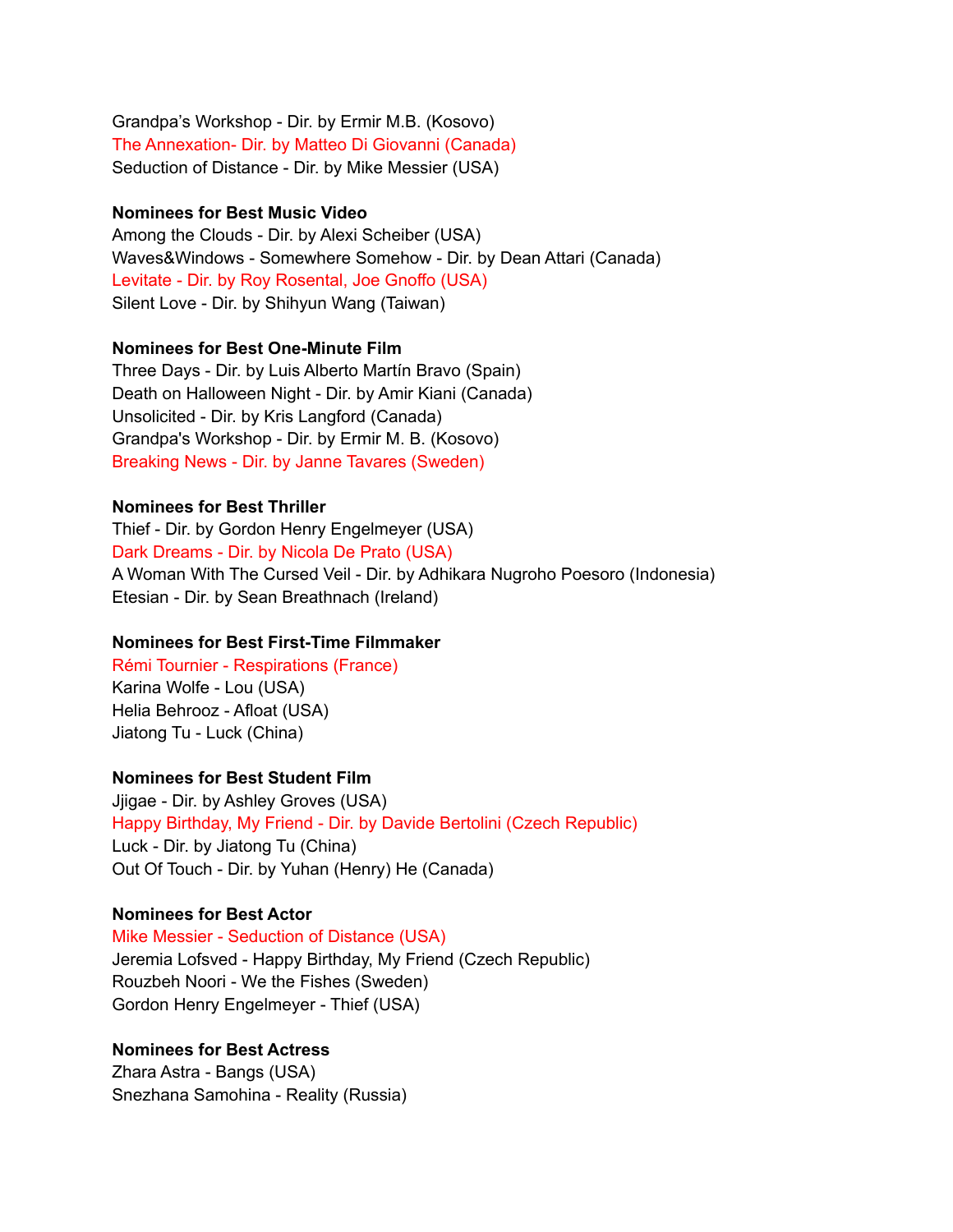Jennifer Groves - Jjigae (USA) Beth Metca - The Bat Signal Was Lit (USA)

#### **Nominees for Best Cast**

#### The Forgotten Flame - Dir. by Derek Lamoureux (Canada)

Etesian - Dir. by Sean Breathnach (Ireland) Unsolicited - Dir. by Kris Langford (Canada) Good Evening Mr. Nightshade - Dir. by Tristan Wilkinson (Canada)

#### **Nominees for Best Cinematography**

Sean Breathnach - Etesian (Ireland) Rémi Tournier - Respirations (France) Rouzbeh Noori - Public Notice (Canada) Nik Pilecki - The Forgotten Flame (Canada)

### **Nominees for Best Writer**

Daniel St-Jacques - Seven (Canada) Abraham David - 99 Dates (Canada) Evgeny Arhipov and Vladislav Emelin - Field Dwellers Shihyun Wang - Chinese New Year in Taiwan (Taiwan)

#### **Nominees for Best Director**

#### Sean Breathnach - Etesian (Ireland)

Rouzbeh Noori - We the Fishes (Sweden) John Maslowski - The Bat Signal Was Lit (USA) Steven Hervieu - Digital Champions Leading the Fight Against FGM in Tanzania (Tanzania)

### **5:01-20:00 Minutes**

#### **Nominees for Best Animation**

The Pillar Of Strength - Dir. by Ayie Ibrahim (Malaysia) Rainbow - Dir. by Hui Tan (USA) Know You Well - Dir. by Micheala Wadzinski (USA)

#### **Nominees for Best Comedy**

Schoolin' Around - Dir. by John Taylor (Canada) Cookie Crash - Dir. by Louie Corrons (USA) The Lottery Ticket - Dir. by Tamara Bick and Drew Antzis (Canada)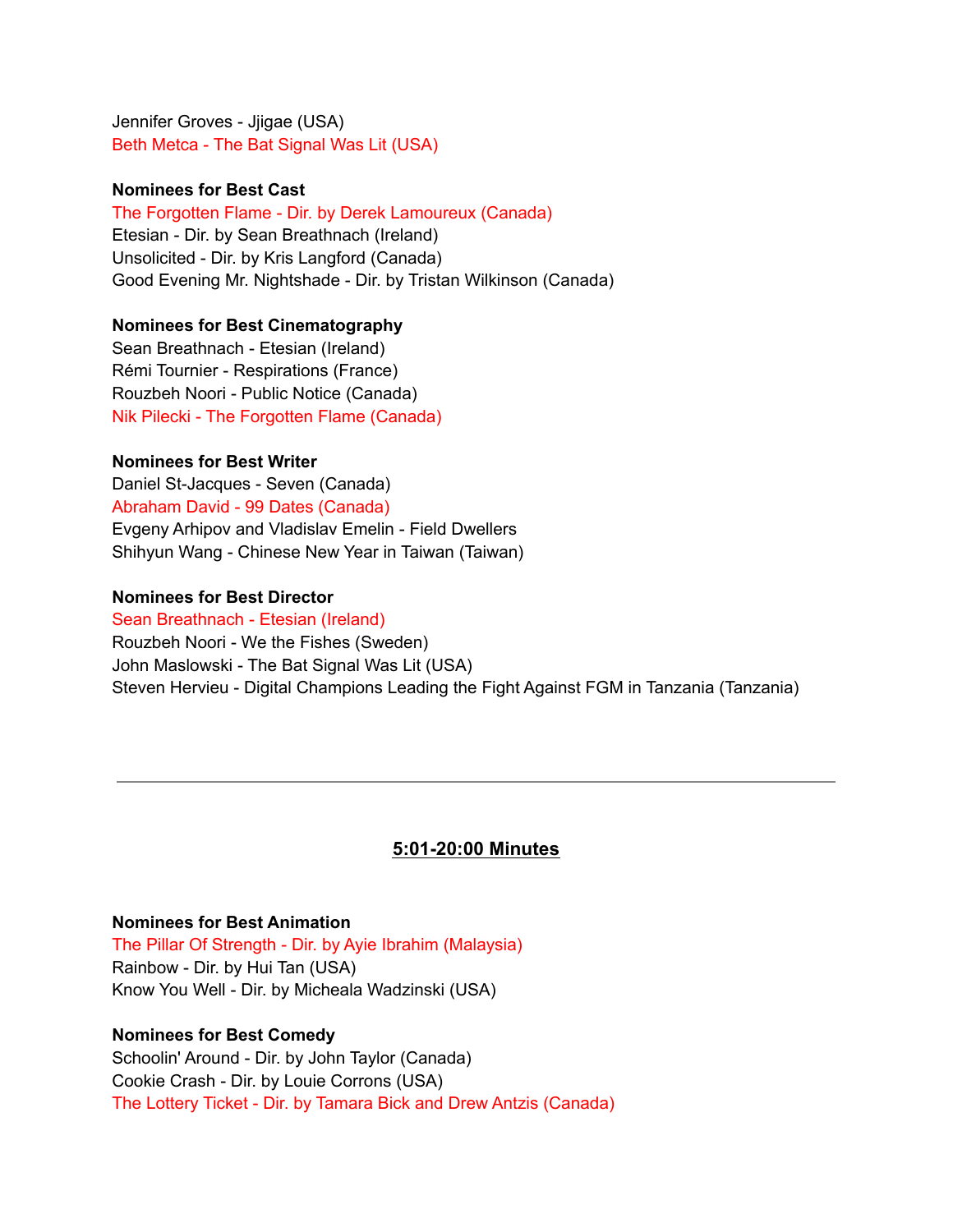#### Banned Betsy - Dir. by Leah Revivo (UK)

FUR Better or FUR Worse - Dir. by Kim Best (USA) After Life Crisis - Dir. by Matthew Eli Judd (USA) Trucked! - Dir. by Philip Snyder and Robert M. Snyder (USA) After a Date with Anxiety - Dir. by Adam Smith (USA)

#### **Nominees for Best Documentary**

7 Years Art from Berlin "BrückenKunst" 2019 - Dir. by Gilbert Brüning (Germany) Under Covid Shadow - Dir. by Shihyun Wang (USA) The 1K Video - Dir. by Cara Urban (USA) Please Rescue Me - Dir. by Kimberly Best (USA) Life on the Fast Track - Dir. by Yeonsu Shin (Canada) José's Sunday Paella - Dir. by André M. Zucker (USA) Resonance - Dir. by Sam Wood (Canada) The Crop Circle from Inside - Dir. by Shihyun Wang (Taiwan) Bethel Saloon March 12 Afternoon - Dir. by William Anthony Stancik (USA) Fulfilled Prophecy on Quake, Covid, Variant and War 2022 - Dir. by Shihyun Wang (USA) Mom's War Time Stories - Dir. by James Chen (Taiwan)

#### **Nominees for Best Drama International**

The Doormat - Dir. by Tomás Guichet (Argentina) Careful - Dir. by Sebastião Salgado (Portugal) Let's Play - Dir. by Katia Sauthier and Jérôme Piguet (Switzerland) Memories - Dir. by Sebastian Pink (Germany)

#### **Nominees for Best Drama Canada**

The Day I Killed Him - Dir. by J. Christian Hamilton (Canada) Lost Dog - Dir. by David Li (Canada) Please Don't Save Me - Dir. by David Botros (Canada) The Bostonians - Dir. by Amir Kiani (Canada) For a Coffin Full of Gold - Dir. by Dinitha Vithanage (Canada) That's Life - Dir. by Dan Nicholls (Canada)

### **Nominees for Best Drama USA**

What's Next? - DIr. by Sean Greene (USA) Annex - Dir. by Amelia Wyeth Ponirakis (USA) As Apple Pie - Dir. by Pierre Marais (USA) Surprise!? - Dir. by Kena Sosa (USA) Dolores, A Triptych - Dir. by Gina Ann Margillo (USA) Nam - Dir. by Niccolò Corti (USA)

#### **Nominees for Best Experimental International**

Divine Equation - Dir. by Ricardo Machado (Portugal) Magic Roots -Dir. by A.Rajeev (India)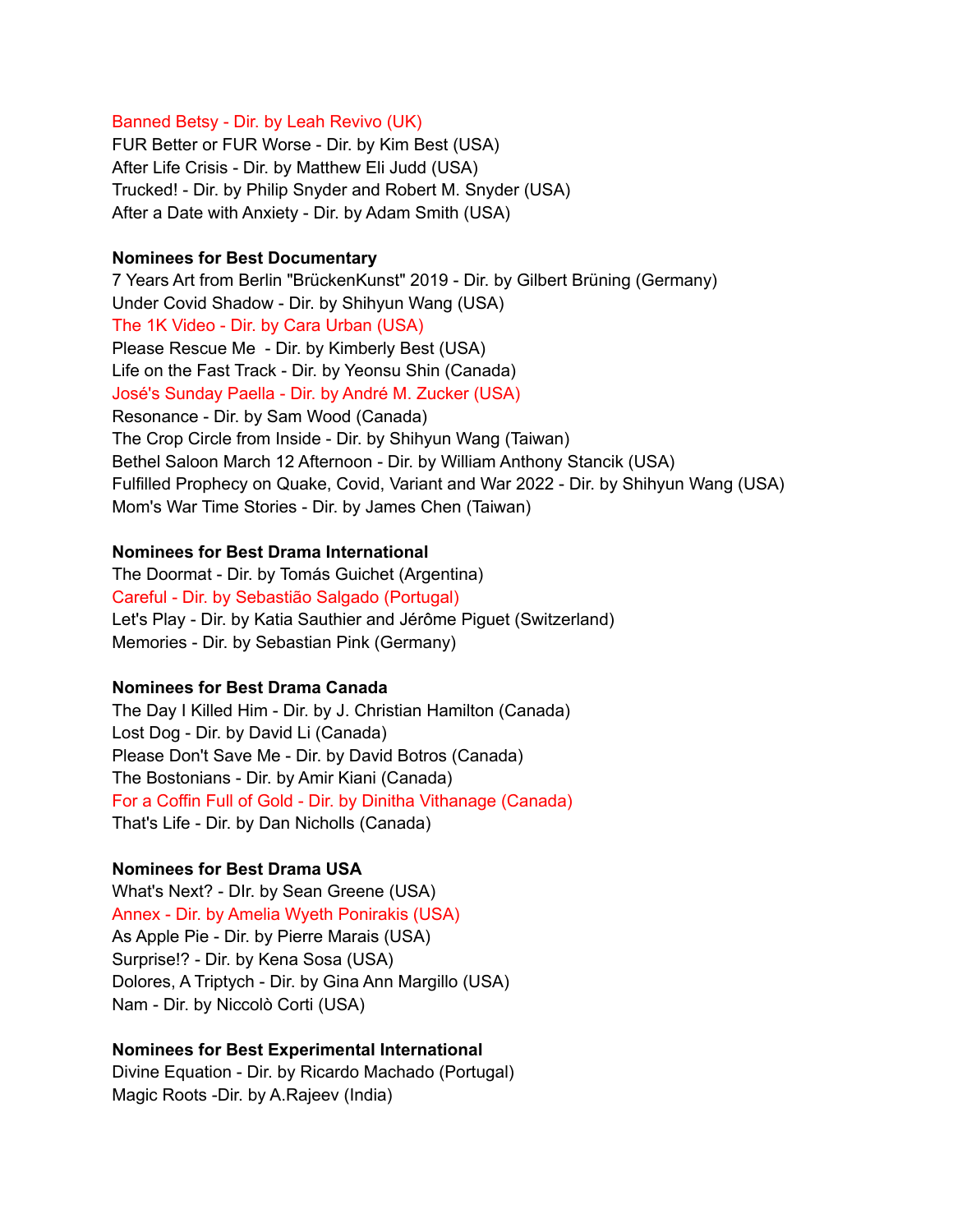Cry - Dir. by Luciana Malavasi (Brazil) Perfection - Dir. by Ilenia Sbarufatti (Italy) The Wanderer of the Montagnette - Dir. by Jacques Micke (France)

### **Nominees for Best Experimental North America**

Spring's Waltz - Dir. by Max-Émile Sawyer, Charles Émond (Canada) Searching for Godot - Dir. byNick Maizlin (Canada) Piss Tea - Dir. by Jordan H. Hughes (Canada) Plastic Flowers - Dir. by Rodolfo Alexandre (Canada) IXCHEL - Dir. by Ana Baer and Rocio Luna (Mexico) Dolores, A Triptych - Dir. by Gina Ann Margillo (USA)

#### **Nominees for Best Horror International**

Bloody Bridal Shower 2 - Dir. by Hermanos Baba (Spain) The Silence - Dir. by Pedro Caldeira and Paulo Graça (Portugal) 665 - Dir. by Juan de Dios Garduño (Spain) DeMented - Dir. by Guillermo Cabot (Spain)

#### **Nominees for Best Horror North America**

The Prodigious Bifurcaria - Dir. by Emiliano Fajardo Garcia (Mexico) Only Kids See Ghosts - Dir. by Anthony Alyassi (USA) Locked - Dir. by Vahid Salehizadeh (Canada) Sonar - Dir. by Alfredo Uzeta (Mexico) The Estate - Dir. by Josh Thurm (USA) Ostinato - Dir. by Julie Fergus (USA)

### **Nominees for Best Sci-Fi/Fantasy/Supernatural**

The Saga Chronicles After The Invasion - Dir. by Donovan A. Santiago (USA) Chicken People - Dir. by Lex Garcia (USA) Charlie the Lonely - Dir. by Shihyun Wang (Taiwan) Absolute Ears - Dir. by Rémi Damecour and Pascal Phaneuf (Canada) Slaughterhouse - Dir. by Marco Antonio Gosalvez Devesa (Spain) Slingshot Gangville Is This A Hunt? - Dir. by Da'Rell Miller (USA) TransHuman - Dir. by Alex Lancaster (Canada)

### **Nominees for Best Thriller**

Beep Beep - Dir. by MJ Dixon (UK) Blue Devil - Dir. by Nadeem Omar (Canada) Crumble Part 2 - Dir. by Jasmine Deanne Andrews (USA) Hunt - Dir. by Trevor O'Neal (USA) Dawn - Dir. by Misty Hayes (USA) Beginner's Luck - Dir. by Thomas Peck (USA)

#### **Nominees for Best First-Time Filmmaker**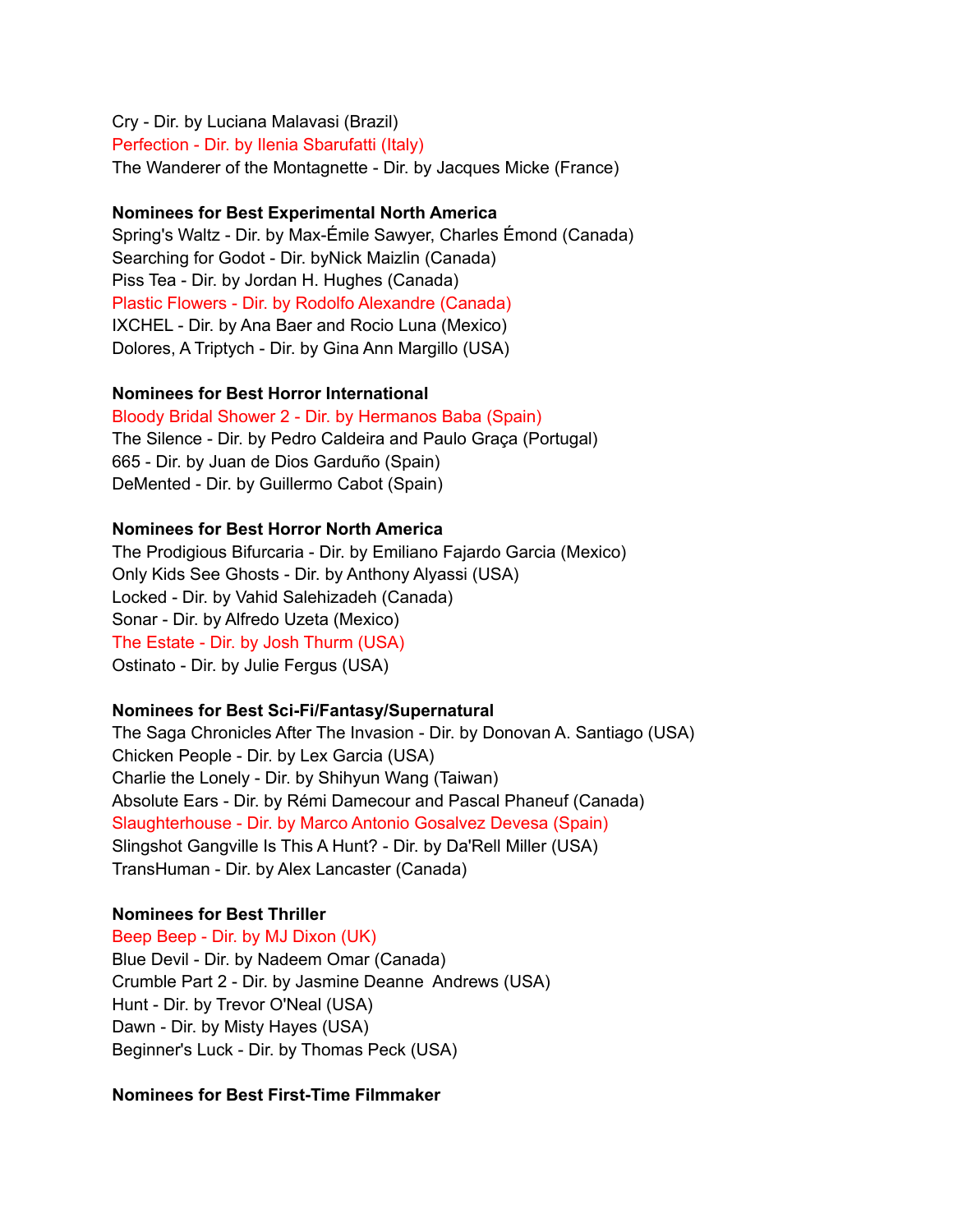Naomi Baker - The Islanders (Canada) Cyrus Lo - The Ogre of the Woods (Canada) Omar Cook - Skandalouz (USA) Mehmet Zakir Ekni - Artificial Election (Turkey) Kaili Rose - Love: Music, A Festival Short Film (USA) Paul Greene - Love Her Madly (USA)

#### **Nominees for Best Student Film**

The Unforeseen Stranger - Dir. by Michael Jacoby and Joseph Jacoby (USA) Road to Gold - Dir. by Silvia Chen (USA) Soundtrack Me Back in Time - Dir. by Sara Dawood (Canada) Captain - Dir. by Jared Weber (USA) The Red Phone - Dir. by Elijah Roberts (USA) Reflection - Dir. by Johann Yui Heng Wong (Canada) A Morsel Of Love - Dir. by Helia Behrooz and Sana Norouzbak (Iran)

### **Nominees for Best Actor**

Charles-Aubey Houde - Brigitte (Canada) Jakub Reizer - Amory (Poland) Pablo Barrantes - CandyFight (Spain) Arnaud Vincent Raschella - Ancestral Land (Canada) Soleil Stimson - Grief (Canada) Sam Rothstein - Hunt (USA)

### **Nominees for Best Actress**

Alex McDevitt - Blue Eyes (UK) Stephanie Coco Palermo - F\*\*k (Canada) Shannon Davidson - Òran na h-Eala (UK) Sara Dawood - Soundtrack Me Back in Time (Canada) Sarah Williams - Redrum (USA) Josephine Armar - Ring Ring (USA)

### **Nominees for Best Cast**

Conex - Dir. by Franck Lenglet (France) Absolute Ears - Dir. by Rémi Damecour and Pascal Phaneuf (Canada) Like You - Dir. by Marco Gosalvez (Spain) Talis - Dir. by Ramon L. Mayol (Spain) Trucked! - Dir. by Philip Snyder and Robert M. Snyder (USA) Carl - Dir. by Lili Pang (Canada)

### **Nominees for Best Cinematography**

João Monge - Careful (Portugal) Evangelos Desborough - Brigitte (Canada) Kajetan Milewsk - Amory (Poland)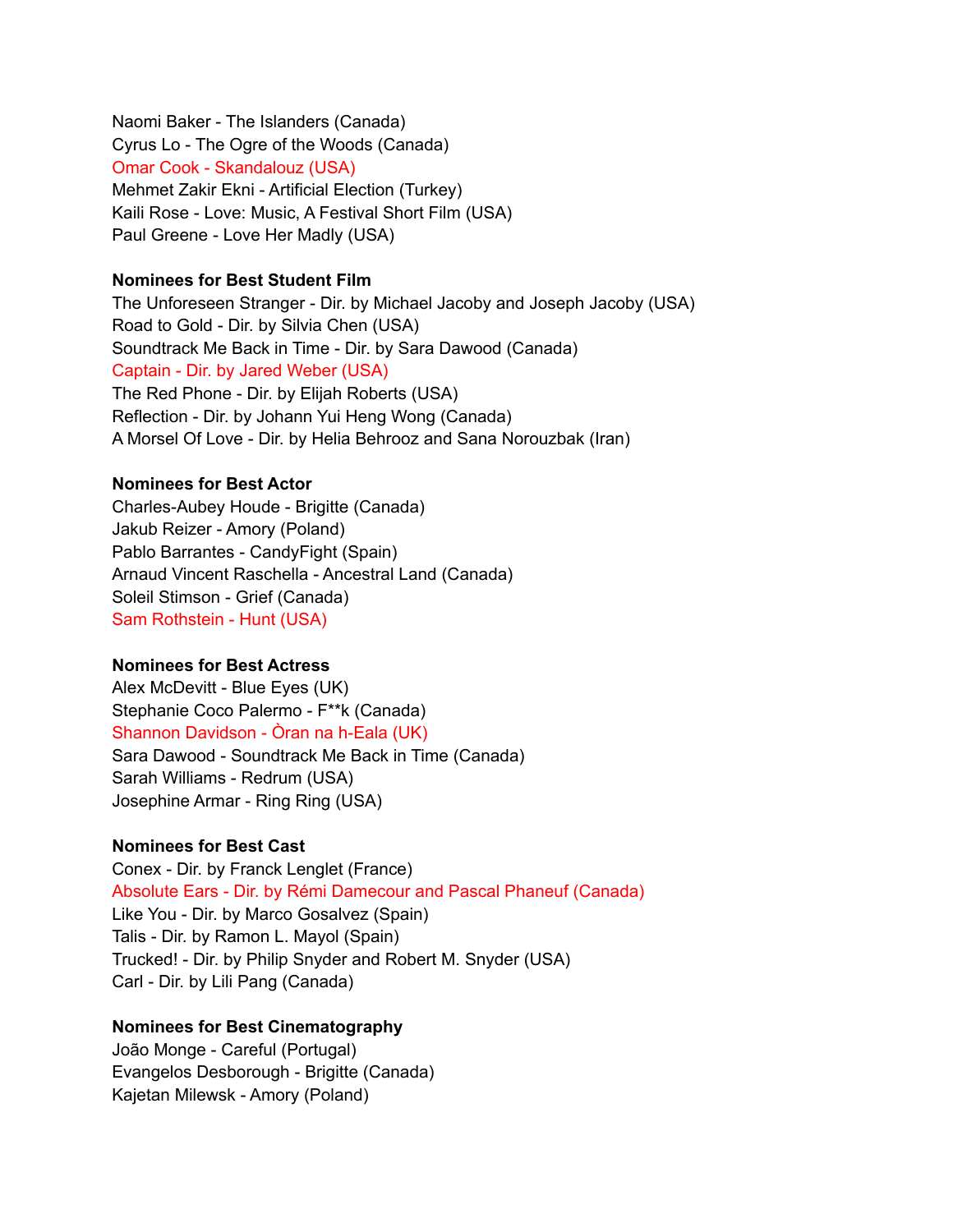Enrico Vezzù - Perfection (Italy) Marie-Pier Diamond - Ancestral Land (Canada) Radek Drozdowicz - That's Life (Canada)

### **Nominees for Best Writer**

Nicolas Pelletier - Elvisology 101 (Canada) Lillian Bornstein and Lili Fox-Lim - Keep in Touch Episode 1 - if (low resolution) (USA) Steve Exeter - Òran na h-Eala (UK) Sean Greene - Tight Five (USA) Redouane Elghazi and Chad Dann - The Clay Wife (USA) Kenge BaNikongo - Ring Ring (USA)

### **Nominees for Best Director**

Sarah-Beth Brown - A Sorry Story (UK)

Konrad Miklaszewski - A Summer I Remember (Poland) Dinitha Vithanage - For a Coffin Full of Gold (Canada) Nicki Flores - Foreign Affairs (USA) Simone Kitchen - Grief (Canada) Leah Revivo - Banned Betsy (UK)

## **20:01-45:00 Minutes**

### **Nominees for Best Comedy**

Frat Splat - Dir. by Tyler Parrish (USA) The 20-Year-Old Virgin - Dir. by Jalen Coleman (USA) Still Running - Dir. by Taylor Lamothe, Max Rosenstein (Canada)

### **Nominees for Best Documentary**

Diary of An Undertaker - Dir. by Michael Mayne (USA) The Covid Lessons - Dir. by Shihyun Wang (USA) Signs of Life - Dir. by Marko Nikolić (Serbia) Layers - Dir. by Lee Page, Micquel Wright (UK) Still Running - Dir. by Taylor Lamothe, Max Rosenstein (Canada) Sulukule: Gentrification Eliminated Community - Dir. by Melis Isil Simsek (USA)

### **Nominees for Best Drama**

Mouth of Hell - Dir. by Luís Porto (Portugal) My Venus - Dir. by Aleksander Pakulski (Poland) Something More - Dir. by Andrew Michael Kovalchek (USA) Thank F - Dir. by Nick Sesh (Australia)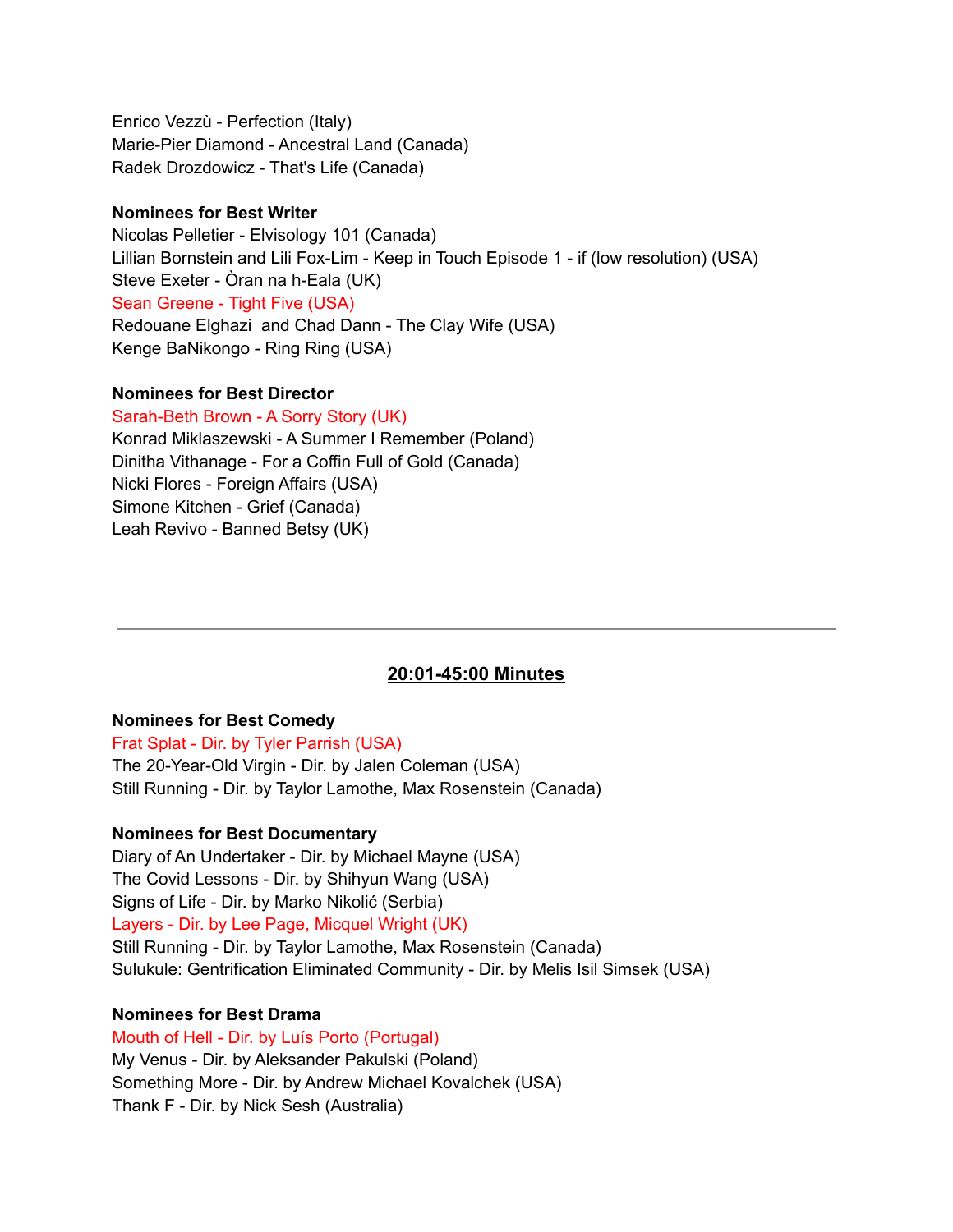It Rings a Bell - Dir. by Josi Grinboju (Israel)

#### **Nominees for Best Horror**

They're Never Coming Back - Dir. by Augustine Dalton (USA) Frat Splat - Dir. by Tyler Parrish (USA) The Red Knows - Dir. by Logan Charron (Canada) Asrasya - Dir. by Allwyn Rodriguez AL (India)

#### **Nominees for Best Sci-Fi/Fantasy**

Vazio (Emptiness) - Dir. by Gonçalo Alegre (Portugal) The Red Knows - Dir. by Logan Charron (Canada) Thank F - Dir. by Nick Sesh (Australia) Charon - Dir. by Nadeem Omar (Canada) ZombieWood - Dir. by Timur Landrev, Timofey Landrev (Ukraine)

#### **Nominees for Best Thriller**

The Light: Urban Chronicles - Family - Dir. by J Bunting Johnson (UK) Untitled - Dir. by Joseph Thomas (USA) Hidden Away - Dir. by Rebecca Lamure (Canada) Mouth of Hell - Dir. by Luís Porto (Portugal)

#### **Nominees for Best Actor**

António Júlio Duarte - The Living (Portugal) Izayah Carr - Of Artists & Men (USA) Liam Sullivan - The Red Knows (Canada) Vincent Mignault - Almost (France)

#### **Nominees for Best Actress**

Catherine Sequin - Hidden Away (Canada) Danya Johaness - Asrasya (India) Noemie Fourdan - Almost (France) Andrea Peterson - The Trial and the Tribulations of Sally (USA)

### **Nominees for Best Cast**

Charon - Dir. by Nadeem Omar (Canada) The Red Knows - Dir. by Logan Charron (Canada) Between Here and Gone - Dir. by Sadie Duarte (Spain) ZombieWood - Dir. by Timur Landrev, Timofey Landrev (Ukraine)

### **Nominees for Best Cinematography**

Bryan Wilkat - Still Running (Canada) Lee Page - Layers (UK) Obrad Kokotović - Signs of Life (Serbia)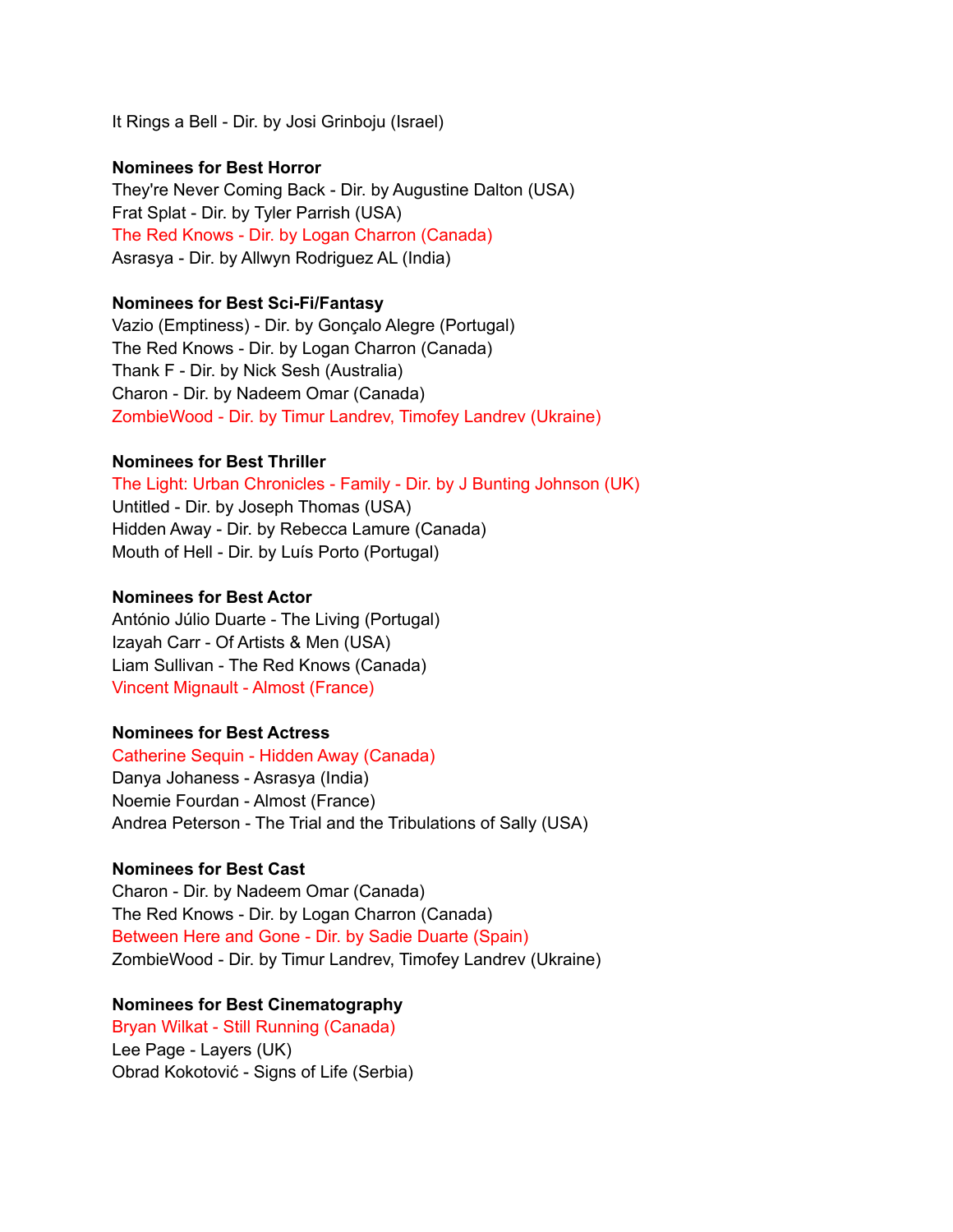Isil Melis Simsek, Ozan Cem Simsek, Tunca Ozan Yalcin - Sulukule: Gentrification Eliminated Community (USA)

#### **Nominees for Best Writer**

Eldridge Shannon - Of Artists & Men (USA)

Alessandra Valente - The Case (Italy) Shihyun Wang - Chaos According to Nostradamus - Is Putin in Book of Prophecy? (USA) Sadie Duarte, Iván Gisbert - Between Here and Gone (Spain)

### **Nominees for Best Director**

Maurizio Forestieri - The Case (Italy) Shihyun Wang - Doomsday War and Anti-Christ According to Nostradamus (Taiwan) Paul-Andre Robin - Almost (France) Luís Porto - Mouth of Hell (Portugal)

### **45:01-120 Minutes**

#### **Nominees for Best Comedy**

### Texas AF - Dir. by David N. Reyes (USA)

Russian Roulette - Dir. by Ryan J. Gilmer and Craig S. Stalmer (USA) Violeta de Cobalto - Dir. by Ricardo Serna (Mexico)

#### **Nominees for Best Documentary**

The Divine Between Plagues - Dir. by Ana Correia (Brazil) Creating the Main Character - Dir. by Jake Alda Coffey (USA) The Secret Cup - Dir. by Jeremy Norrie (USA) Yesterday's Illusions, Today's Illusions - Dir. by Payam Avarwand (Germany) Interracial Love Stories - Dir. by Sam Sharpe and Joan Hehir (USA) Future in Prophecies - Dir. by Shihyun Wang (USA) Something Ain't Right - Dir. by Susan Ruth Downs, MD, Alex Voss (USA)

#### **Nominees for Best Drama**

Pages of Love- Dir. by Sam Sharpe (USA) Locked Room 2020 - Dir. by Paint VK (USA) Escape from Reality - Dir. by George Michael Liviakis (USA) Love Rules - Dir. by Shihyun Wang (Taiwan) Capo di Famiglia II - Dir. by Annemarie Libbers (Netherlands)